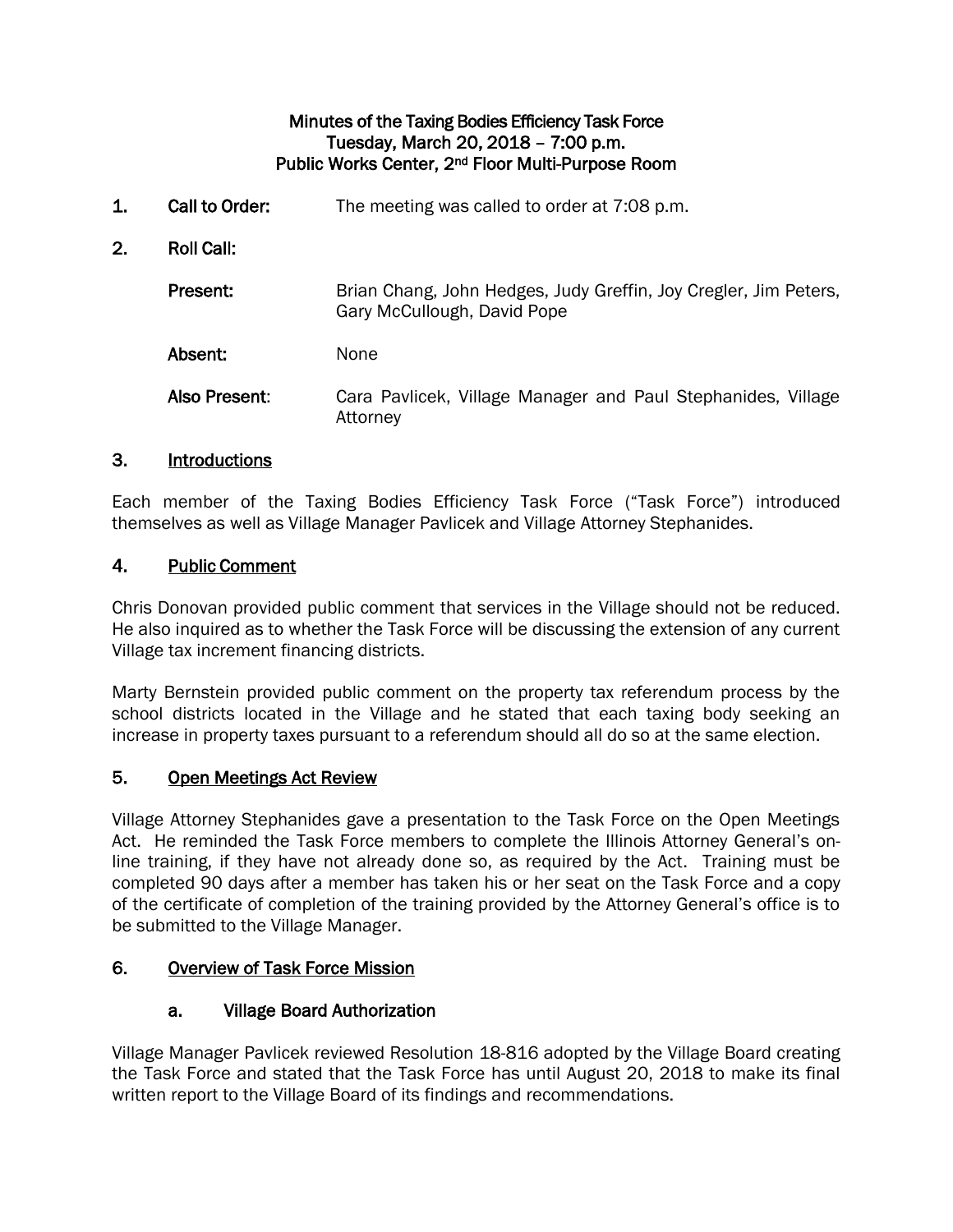Member Peters stated that pursuant to the Resolution, the Task Force's recommendations are not binding. Chair Pope stated that Section 1 of the Resolution provides a broad net for the Task Force to evaluate. Chair Pope stated that the Metropolitan Planning Council ("MPC") has offered to provide support to the Task Force at no charge. Bob Dean and Josh Ellis are the MPC staff members that will provide such assistance.

# b. Road Map

Chair Pope stated that there are three buckets to the Task Force's charge: (1) those items worth pursuing; (2) those items that warrant future review, not necessarily by the Task Force; and (3) previous ideas that do not warrant further work.

Member McCullough stated that a determination as to be initially made as to what is the baseline tax burden and how have individual decisions by the taxing bodies created the baseline.

Member Cregler asked whether the Task Force can ask individual taxing bodies to provide internal recommendations. Member Hedges responded that over the years, taxing bodies have provided such recommendations and that information could easily be retrieved. Chair Pope said the Task Force could perform outreach to other taxing bodies. Member Greffin asked what has been previously discussed by IGov? Chair Pope stated that IGov has had discussions regarding property taxes as well as the Council of Government. The Council of Government is made up of the chief elected official and chief executive of each taxing body and meets bi-monthly.

Member Hedges suggested that low hanging fruit can be identified by the Task Force. Chair Pope stated that items that have a real impact should be the focus of the Task Force.

# c. Village website comments/suggestions

Manager Pavlicek discussed the Village's online commenting capabilities per the Village's website. The Task Force wants to allow an opportunity for the public to have input and their comments can be submitted as part of the Task Force's final report. Village staff will provide an online comment recommendation.

Member Peters suggested that focus groups be organized to elicit ideas from the public. The Oak Park taxpayer watchdog group's Facebook page could be used to find participants. Member Greffin suggested that business community groups and the Chamber of Commerce should be approached to provide input.

# d. Metropolitan Planning Council

Manager Pavlicek will send the MPC's website link to the Task Force members.